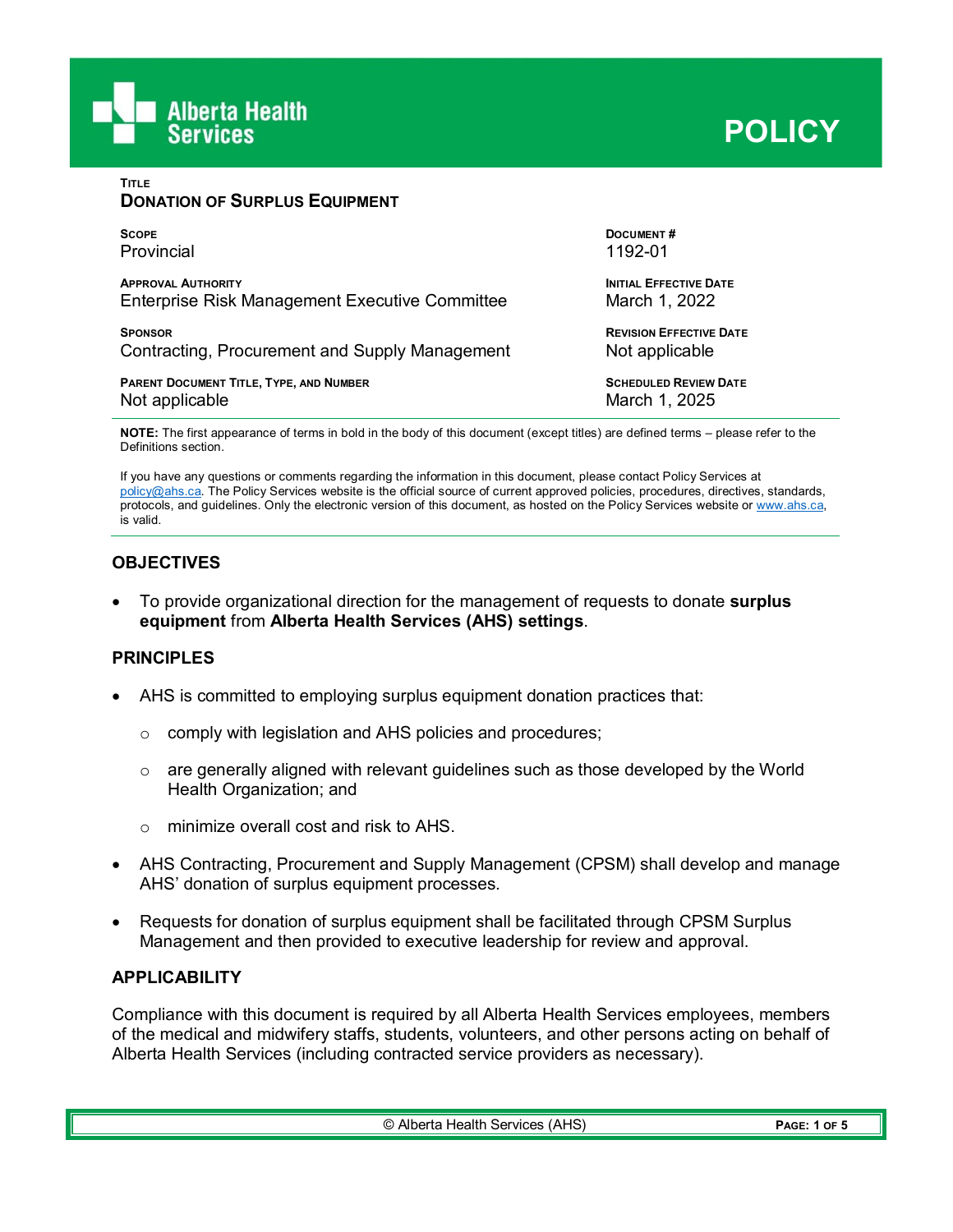|                                      |                       | <b>POLICY</b> |
|--------------------------------------|-----------------------|---------------|
| Title                                | <b>EFFECTIVE DATE</b> | DOCUMENT#     |
| <b>DONATION OF SURPLUS EQUIPMENT</b> | March 1, 2022         | 1192-01       |

# **ELEMENTS**

### **1. Background**

- 1.1 This Policy does not apply to any **equipment** that is not surplus equipment.
- 1.2 This Policy applies to all requests for donation of equipment that is believed to be surplus and that was previously purchased or otherwise obtained by AHS via:
	- a) acquisition from vendors or other parties by purchase, donation, or any other means; and/or
	- b) provision of **surplus management services** to **AHS affiliates** as defined by applicable service agreements.

# **2. Review for Donation Eligibility**

- 2.1 **Eligible donees** shall submit requests for donation of **eligible items** to CPSM Surplus Management for review, screening, and processing.
- 2.2 Eligible items shall be determined to be surplus equipment as per the AHS *Surplus Equipment Management* Policy and shall be physically located within a CPSM surplus warehouse.
	- a) Exception: eligible items that cannot be reasonably transported to a CPSM surplus warehouse shall be assessed by CPSM Surplus Management for potential donation on a case by case basis.
- 2.3 Requests for the donation of surplus equipment shall be reviewed by CPSM and other stakeholders as required for confirmation as eligible items.
- 2.4 Requests for donation of information technology (IT) equipment-related items shall be forwarded to the AHS IT Department for review and confirmation as eligible items.
	- a) All IT related surplus equipment shall be inspected to ensure electronic storage mediums (hard drives, flash memory, optical disks, etc.) are purged of information or removed in accordance with disposition requirements in the AHS *Surplus Equipment Management* Policy.
- 2.5 **Medical equipment** shall not be donated to entities other than AHS whollyowned subsidiaries or AHS affiliates unless the medical equipment is an eligible item and:
	- a) is defined in the *Medical Device Regulations* (Canada) as unregulated or as a Health Canada Class I Medical Device; or
	- b) is for the provision of veterinary services or animal research and subsequently labelled as "Not for Human Use/Patient Care;" or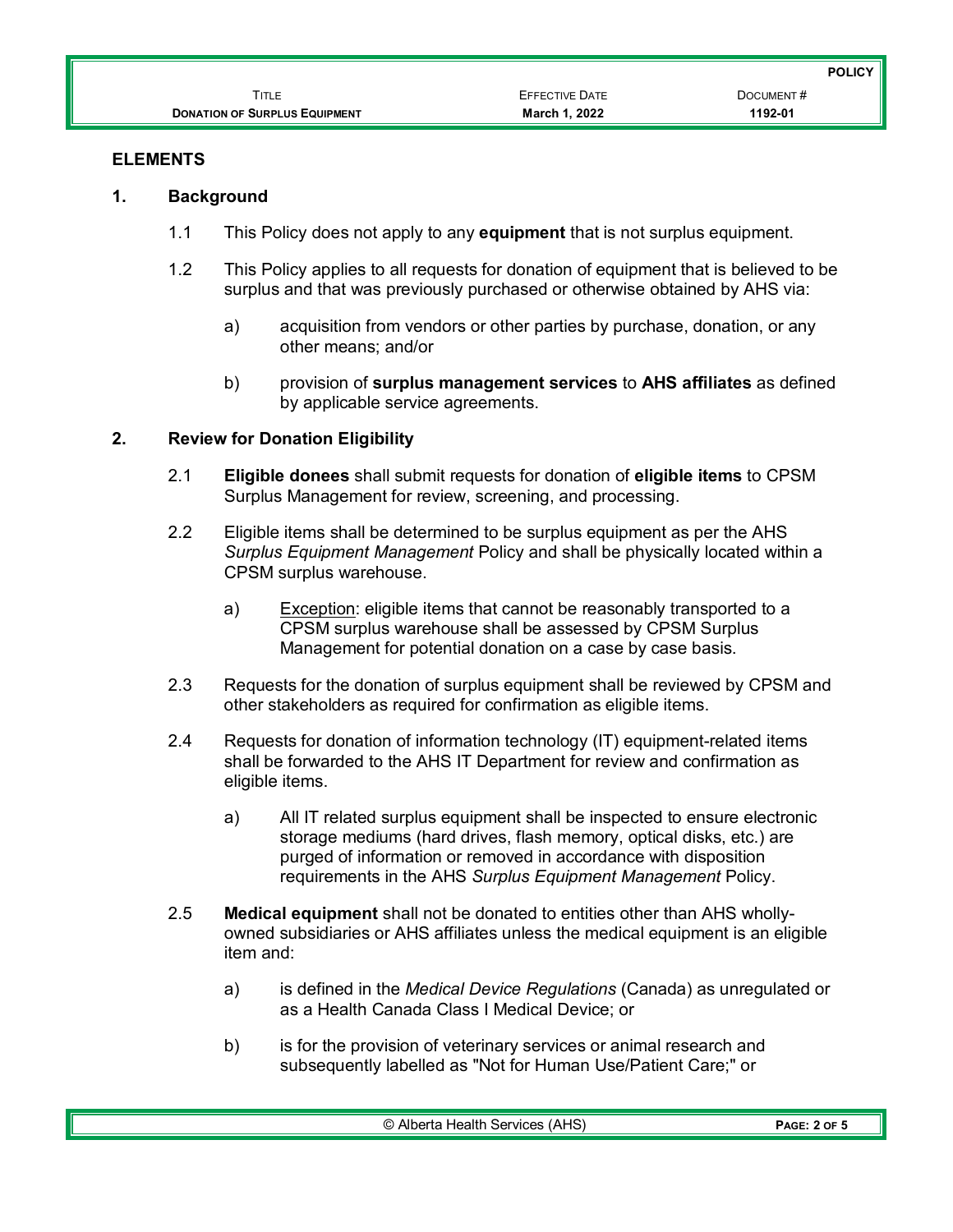|                                      |                       | <b>POLICY</b> |
|--------------------------------------|-----------------------|---------------|
| <b>FITLE</b>                         | <b>EFFECTIVE DATE</b> | DOCUMENT#     |
| <b>DONATION OF SURPLUS EQUIPMENT</b> | March 1, 2022         | 1192-01       |

- c) is for use by Alberta post-secondary institutions for teaching/training purposes only and subsequently labelled as "Not for Human Use/Patient Care."
- 2.6 Any requests for medical equipment donations that are an exception to Section 2.5 shall be subject to review by CPSM Equipment Sourcing and Contracting and AHS Clinical Engineering prior to routing for review and approval.

# **3. Eligible Donation Approvals**

- 3.1 CPSM Surplus Management shall forward all requests with confirmed donation eligibility for routing of review and approvals to the:
	- a) AHS Finance Asset Ledger team to confirm the **book value** of the item(s) (if applicable);
	- b) CPSM Equipment Sourcing and Contracting team to confirm compliance with existing vendor contracts (if applicable);
	- c) CPSM Chief Program Officer for review and approval of all eligible donation requests;
	- d) AHS Chief Financial Officer for review and approval of all eligible donation requests that include eligible items that are Health Canada Class II, III, or IV Medical Devices; and/or
	- e) AHS President and Chief Executive Officer for all donation requests that are exceptions to the eligibility requirements outlined in this Policy.
- 3.2 If a donation request is approved pursuant to Section 3.1, an eligible donee shall:
	- a) at their cost, make all necessary arrangements for transport and handling of donated items;
	- b) sign all required waivers, asset transfer agreements, or bills of sale and other documentation; and
	- c) verify that the requested donated surplus equipment shall not be:
		- (i) re-donated;
		- (ii) sold for subsequent profit; and
		- (iii) that it shall be disposed of according to applicable legislative requirements at the end of its lifecycle without recourse to AHS.
- 3.3 AHS shall not donate surplus equipment directly to individual **AHS representatives** to avoid any potential conflict of interest.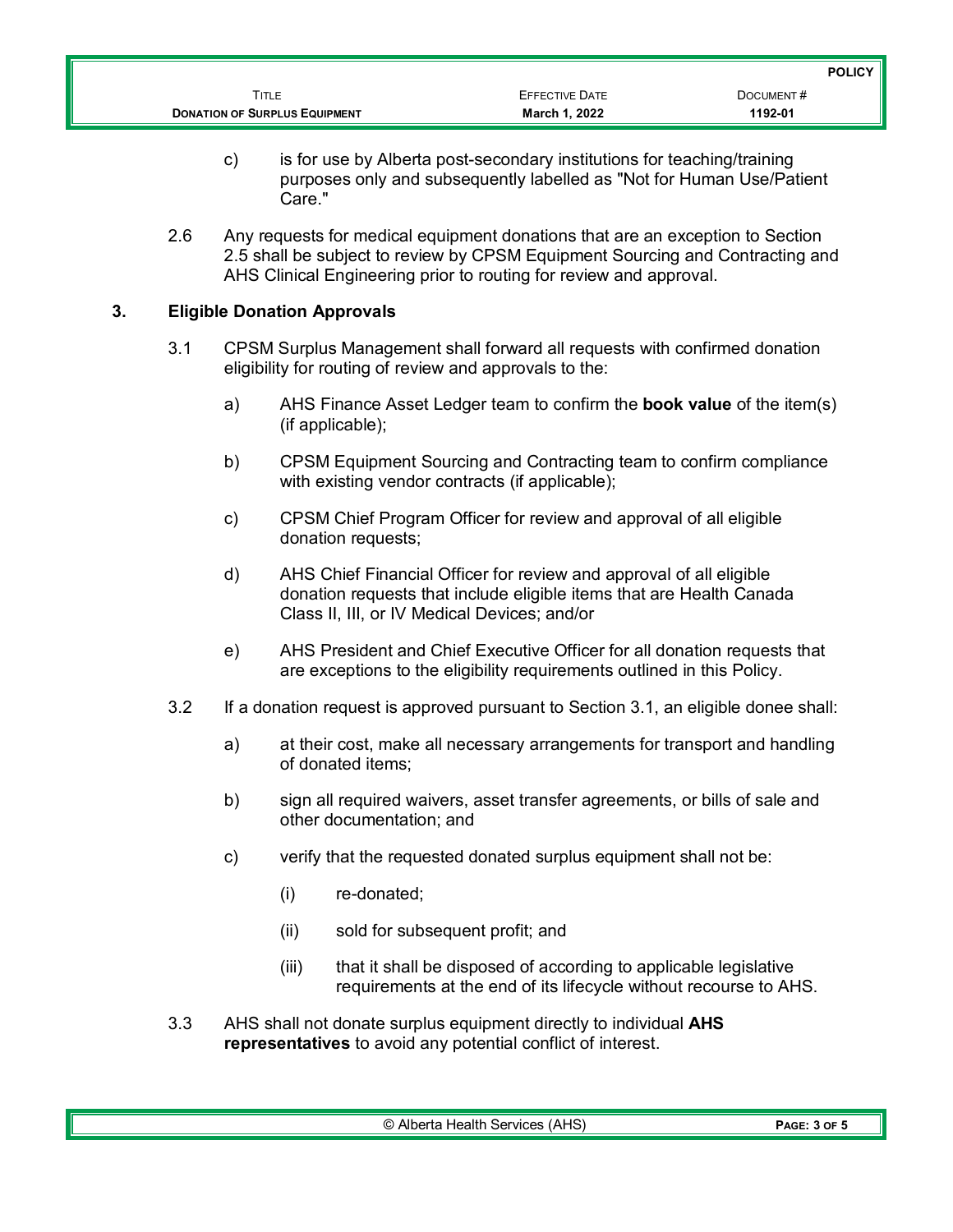|                                      |                       | <b>POLICY</b> |
|--------------------------------------|-----------------------|---------------|
| Title                                | <b>EFFECTIVE DATE</b> | DOCUMENT#     |
| <b>DONATION OF SURPLUS EQUIPMENT</b> | March 1, 2022         | 1192-01       |

- 3.4 AHS may decline requests for donation of surplus equipment if deemed to not be within the mandate of AHS; non-compliant with legislation, Policy, or procedure; or for any other reason that is not within the best interests or capabilities of AHS.
- 3.5 Information collected by CPSM Surplus Management as part of this Policy shall be maintained in accordance with the AHS *Records Management* Policy and the associated *Records Retention* Schedule.
- 3.6 AHS Finance team(s) shall confirm that items' residual/book value, transfer/donation value, and ensure subsequent accounting for items deemed **capital equipment** is in accordance with AHS policies and legislation.

### **DEFINITIONS**

**AHS affiliates** means those parties who are legally distinct from AHS or its incorporated subsidiaries provide public healthcare services in Alberta as part of funding received from AHS.

**AHS representative** means AHS employees, members of the medical and midwifery staffs, students, volunteers, and other persons acting on behalf of AHS (including contracted service providers, as necessary).

**AHS settings** means any environment where treatment/procedures and other health services are delivered by, on behalf of or in conjunction with, AHS.

**Book value** means the documented value of an item within the AHS capital asset ledger at the time a piece of equipment becomes surplus equipment.

**Capital equipment** means any item purchased or otherwise obtained by AHS that had an original purchase price exceeding \$5,000 (CDN) per item.

**Eligible donees** means donees as defined as "qualified donees" by the *Income Tax Act* (Canada).

**Eligible items** means items that have been declared as surplus equipment and which can be used by an eligible donee for a formally documented, prospective priority that will derive a health related benefit for the intended recipient users.

**Equipment** means AHS-owned item(s) used to fulfill a specific purpose, including but not limited to furnishings, electronic items, medical items, and vehicles, but does not include consumable medical-surgical supplies, pharmaceuticals, land, buildings, and items permanently attached to buildings.

**Medical equipment** means equipment that are "medical devices" as defined by the *Medical Device Regulations* (Canada) and serviced/maintained by AHS Clinical Engineering as the servicing department.

**Surplus equipment** means equipment that has been identified by an item custodian as surplus and has been accepted as surplus by surplus management services. Generally speaking, surplus equipment means equipment for which there is no known requirement in AHS. Equipment may become surplus equipment because it is obsolete, uneconomical to repair, in